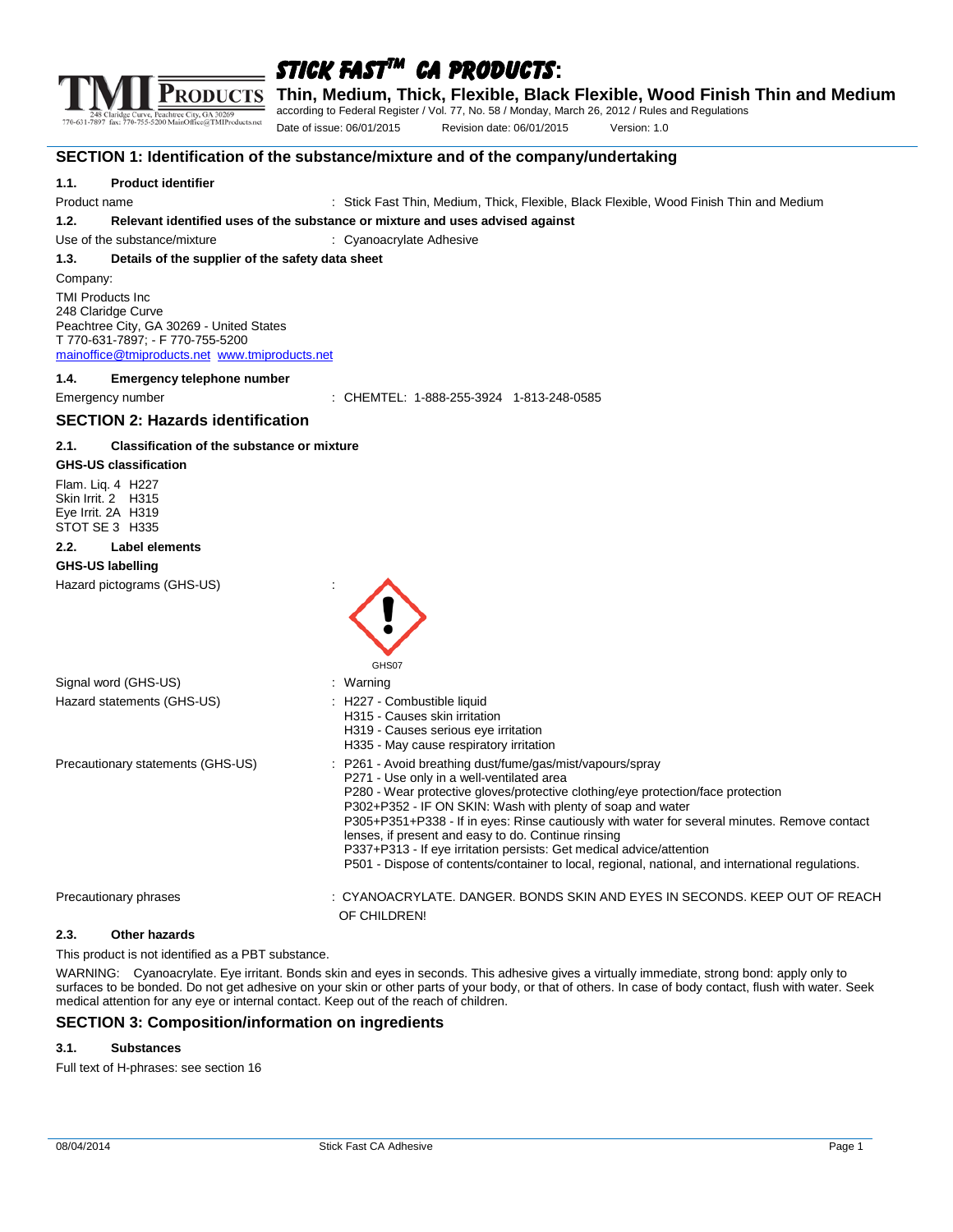# **Thin, Medium, Thick, Flexible, Black Flexible, Wood Finish Thin and Medium**

Safety Data Sheet

according to Federal Register / Vol. 77, No. 58 / Monday, March 26, 2012 / Rules and Regulations

#### **3.2. Mixture**

| Hazardous ingredients:                                                             |                                                                                                                                                                                                                                               |         |                                                                                                                                                                                                                                                                                                                                                                                                                                                                                                 |
|------------------------------------------------------------------------------------|-----------------------------------------------------------------------------------------------------------------------------------------------------------------------------------------------------------------------------------------------|---------|-------------------------------------------------------------------------------------------------------------------------------------------------------------------------------------------------------------------------------------------------------------------------------------------------------------------------------------------------------------------------------------------------------------------------------------------------------------------------------------------------|
| Name                                                                               | <b>Product identifier</b>                                                                                                                                                                                                                     | %       | <b>GHS-US classification</b>                                                                                                                                                                                                                                                                                                                                                                                                                                                                    |
| ethyl-2-cyanoacrylate                                                              | (CAS No) 7085-85-0                                                                                                                                                                                                                            | $>80\%$ | Flam. Lig. 4, H227<br>Skin Irrit. 2, H315<br>Eye Irrit. 2A, H319<br>STOT SE 3, H335                                                                                                                                                                                                                                                                                                                                                                                                             |
| <b>SECTION 4: First aid measures</b>                                               |                                                                                                                                                                                                                                               |         |                                                                                                                                                                                                                                                                                                                                                                                                                                                                                                 |
| 4.1.<br>Description of first aid measures                                          |                                                                                                                                                                                                                                               |         |                                                                                                                                                                                                                                                                                                                                                                                                                                                                                                 |
| First-aid measures general                                                         | mouth to an unconscious person.                                                                                                                                                                                                               |         | : If you feel unwell, seek medical advice (show the label where possible). Never give anything by                                                                                                                                                                                                                                                                                                                                                                                               |
| First-aid measures after inhalation                                                | advice.                                                                                                                                                                                                                                       |         | : Overexposure may be irritating to the respiratory system. If breathing is difficult, remove victim to<br>fresh air and keep at rest in a position comfortable for breathing. If you feel unwell, seek medical                                                                                                                                                                                                                                                                                 |
| First-aid measures after skin contact                                              | occurs: Get medical advice/attention. Contact through clothing can cause immediate<br>Submerge with water and soak affected area. Wear a plastic (not cotton) apron for added<br>after the lump of cyanoacrylate is released from the tissue. |         | Do not pull bonded skin apart. Gently wash with plenty of soap and water. If skin irritation or rash<br>polymerization, exothermic reaction and burning. Removal of clothing can remove bonded skin.<br>protection. Get immediate medical advice/attention. If the lips are accidentally bonded, apply<br>warm soapy water, encourage maximum wetting and pressure from saliva inside the mouth and<br>peel or roll lips apart. DO NOT TRY TO PULL LIPS APART. Burn: should be treated normally |
| First-aid measures after eye contact                                               | days). Get immediate medical attention.                                                                                                                                                                                                       |         | Immediately flush with warm water for at least 15 minutes, get prompt medical attention and<br>apply gauze patch. Cyanoacrylate will bond to eye protein and cause a lachrymatory effect which<br>will help de-bond the adhesive. Keep eye covered until de-bonding is complete (usually with 1-4                                                                                                                                                                                               |
| First-aid measures after ingestion                                                 | breathing passages are not obstructed. Get immediate medical attention.                                                                                                                                                                       |         | : This route is not likely. Material will rapidly polymerise in the mouth prior to ingestion. Ensure                                                                                                                                                                                                                                                                                                                                                                                            |
| 4.2.<br>Most important symptoms and effects, both acute and delayed                |                                                                                                                                                                                                                                               |         |                                                                                                                                                                                                                                                                                                                                                                                                                                                                                                 |
| Symptoms/injuries                                                                  | hazard under anticipated conditions of normal use.                                                                                                                                                                                            |         | : Irritation of the eye tissue. Causes skin and eye irritation. Not expected to present a significant                                                                                                                                                                                                                                                                                                                                                                                           |
| Symptoms/injuries after inhalation                                                 | : May cause drowsiness or dizziness. May cause respiratory irritation.                                                                                                                                                                        |         |                                                                                                                                                                                                                                                                                                                                                                                                                                                                                                 |
| Symptoms/injuries after skin contact                                               | spills on the skin, superficial burns may occur.                                                                                                                                                                                              |         | : May cause irritation to skin. Cyanoacrylate bonds skin and eyes in seconds. In the case of large                                                                                                                                                                                                                                                                                                                                                                                              |
| Symptoms/injuries after eye contact                                                | : Causes eye irritation. Cyanoacrylate bonds skin and eyes in seconds.                                                                                                                                                                        |         |                                                                                                                                                                                                                                                                                                                                                                                                                                                                                                 |
| Symptoms/injuries after ingestion                                                  | : Ingestion unlikely. Material will rapidly polymerise in the mouth prior to ingestion.                                                                                                                                                       |         |                                                                                                                                                                                                                                                                                                                                                                                                                                                                                                 |
| Indication of any immediate medical attention and special treatment needed<br>4.3. |                                                                                                                                                                                                                                               |         |                                                                                                                                                                                                                                                                                                                                                                                                                                                                                                 |
| If exposed or concerned, get medical advice and attention.                         |                                                                                                                                                                                                                                               |         |                                                                                                                                                                                                                                                                                                                                                                                                                                                                                                 |
| <b>SECTION 5: Firefighting measures</b>                                            |                                                                                                                                                                                                                                               |         |                                                                                                                                                                                                                                                                                                                                                                                                                                                                                                 |
| 5.1.<br><b>Extinguishing media</b>                                                 |                                                                                                                                                                                                                                               |         |                                                                                                                                                                                                                                                                                                                                                                                                                                                                                                 |
| Suitable extinguishing media                                                       | : Alcohol-resistant foam. Dry powder. Carbon dioxide. Water spray or fog.                                                                                                                                                                     |         |                                                                                                                                                                                                                                                                                                                                                                                                                                                                                                 |
| Unsuitable extinguishing media                                                     | Solid water jet ineffective as extinguishing medium. Do not use a heavy water stream.                                                                                                                                                         |         |                                                                                                                                                                                                                                                                                                                                                                                                                                                                                                 |

**5.2. Special hazards arising from the substance or mixture**

| Fire hazard                            | : Combustible liquid.                                                                                                                                                                                                                                                                                                                                              |
|----------------------------------------|--------------------------------------------------------------------------------------------------------------------------------------------------------------------------------------------------------------------------------------------------------------------------------------------------------------------------------------------------------------------|
| Explosion hazard                       | : In combustion emits toxic fumes of carbon dioxide, carbon monoxide and nitrogen oxides.                                                                                                                                                                                                                                                                          |
| Reactivity                             | : No dangerous reactions known under normal conditions of use.                                                                                                                                                                                                                                                                                                     |
| 5.3.<br><b>Advice for firefighters</b> |                                                                                                                                                                                                                                                                                                                                                                    |
| Firefighting instructions              | : Exercise caution when fighting any chemical fire. Use a water spray to cool exposed surfaces<br>and to protect fire-fighters. In case of major fire and large quantities: Evacuate area. Fight fire<br>remotely due to the risk of explosion. Use water spray or fog for cooling exposed containers.<br>Avoid (reject) fire-fighting water to enter environment. |
| Protection during firefighting         | : Do not enter fire area without proper protective equipment, including respiratory protection.                                                                                                                                                                                                                                                                    |
| Other information                      | : Do not allow run-off from fire fighting to enter drains or water courses.                                                                                                                                                                                                                                                                                        |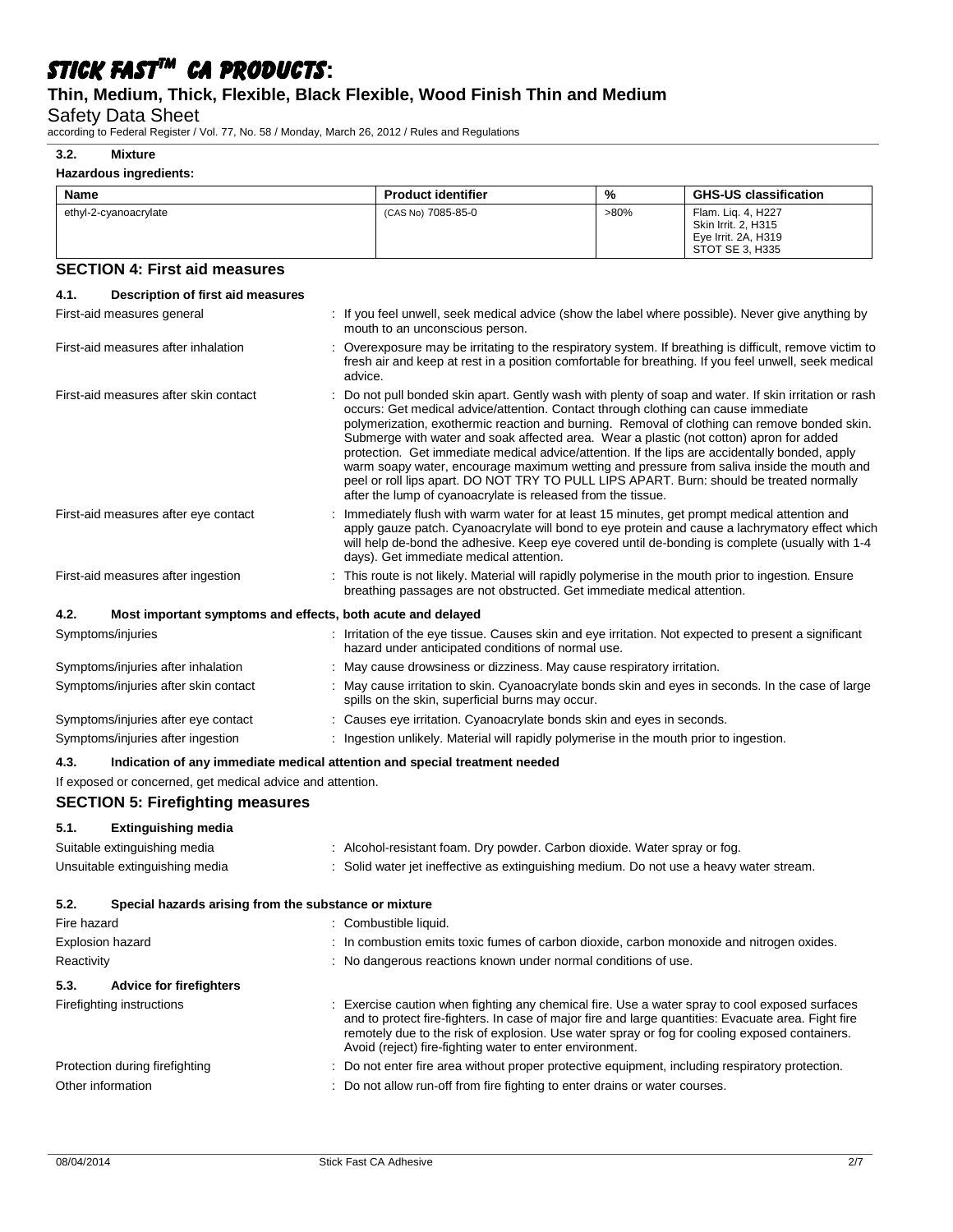### **Thin, Medium, Thick, Flexible, Black Flexible, Wood Finish Thin and Medium**

Safety Data Sheet

according to Federal Register / Vol. 77, No. 58 / Monday, March 26, 2012 / Rules and Regulations

### **SECTION 6: Accidental release measures**

| 6.1.             | Personal precautions, protective equipment and emergency procedures |  |                                                                                                                                                                                                             |
|------------------|---------------------------------------------------------------------|--|-------------------------------------------------------------------------------------------------------------------------------------------------------------------------------------------------------------|
| General measures |                                                                     |  | Eliminate every possible source of ignition. Ensure adequate ventilation. Avoid all contact with<br>skin, eyes, or clothing. Handle in accordance with good industrial hygiene and safety practice.         |
| 6.1.1.           | For non-emergency personnel                                         |  |                                                                                                                                                                                                             |
|                  | Protective equipment                                                |  | : Use appropriate personal protection equipment (PPE).                                                                                                                                                      |
|                  | Emergency procedures                                                |  | Evacuate unnecessary personnel.                                                                                                                                                                             |
| 6.1.2.           | For emergency responders                                            |  |                                                                                                                                                                                                             |
|                  | Protective equipment                                                |  | : Equip cleanup crew with proper protection.                                                                                                                                                                |
|                  | Emergency procedures                                                |  | : Evacuate unnecessary personnel. Keep away from heat, hot surfaces, sparks, open flames and<br>other ignition sources. No smoking. Use appropriate personal protection equipment (PPE).<br>Ventilate area. |

#### **6.2. Environmental precautions**

Do not allow water (or moist air) contact with this material. Avoid release to the environment. Prevent entry to sewers and public waters. Notify authorities if liquid enters sewers or public waters.

| 6.3.<br>Methods and material for containment and cleaning up |                                                                                                                                                                                                                                                                                                                                                  |
|--------------------------------------------------------------|--------------------------------------------------------------------------------------------------------------------------------------------------------------------------------------------------------------------------------------------------------------------------------------------------------------------------------------------------|
| For containment                                              | : Absorb excess liquid spillage on inorganic adsorbent material such as fine sand, brick dust etc.<br>Place spent adsorbent in sealed packages and contact specialist waste disposal contractor.<br>Collect spillage.                                                                                                                            |
| Methods for cleaning up                                      | : Clear up spills immediately and dispose of waste safely. Take up liquid spill into absorbent<br>material, e.g.: sand, earth, vermiculite. Notify experts. Collect spillage. Or flood with water slowly<br>to complete polymerization (~10:1, adhesive : water). Scrape off floor. Cured material can be<br>disposed of as non-hazardous waste. |

#### **6.4. Reference to other sections**

See Heading 8. Exposure controls and personal protection.

# **SECTION 7: Handling and storage**

#### **7.1. Precautions for safe handling**

| Precautions for safe handling                                        | : Avoid contact of substance with water. Do no eat, drink or smoke when using this product. Do<br>not get in eyes, on skin, or on clothing. Do not handle until all safety precautions have been read<br>and understood. Observe very strict hygiene - avoid contact. Keep away from ignition sources<br>Use only in a well-ventilated area. Use personal protective equipment as required. Wash hands<br>and other exposed areas with mild soap and water before eating, drinking or smoking and when<br>leaving work. Provide good ventilation in process area to prevent formation of vapour. |
|----------------------------------------------------------------------|--------------------------------------------------------------------------------------------------------------------------------------------------------------------------------------------------------------------------------------------------------------------------------------------------------------------------------------------------------------------------------------------------------------------------------------------------------------------------------------------------------------------------------------------------------------------------------------------------|
| Hygiene measures                                                     | : Do not eat, drink or smoke in areas where product is used. Handle in accordance with good<br>industrial hygiene and safety practice. Wash hands and other exposed areas with mild soap and<br>water before eating, drinking or smoking and when leaving work.                                                                                                                                                                                                                                                                                                                                  |
| Conditions for safe storage, including any incompatibilities<br>7.2. |                                                                                                                                                                                                                                                                                                                                                                                                                                                                                                                                                                                                  |
| Technical measures                                                   | : Comply with applicable regulations.                                                                                                                                                                                                                                                                                                                                                                                                                                                                                                                                                            |
| Storage conditions                                                   | : Keep away from direct sunlight. Keep container tightly closed. Keep cool. Keep in fireproof place.<br>Store in a dry place. Keep container closed when not in use.                                                                                                                                                                                                                                                                                                                                                                                                                             |
| Incompatible products                                                | : Amines. Oxidizing agents. Alkali metals. Water. Alcohols. Strong bases. Strong acids.                                                                                                                                                                                                                                                                                                                                                                                                                                                                                                          |
| Incompatible products                                                | : Sources of ignition. Direct sunlight.                                                                                                                                                                                                                                                                                                                                                                                                                                                                                                                                                          |
| Storage temperature                                                  | : Refrigerated storage ( $2^{\circ}$ C to $8^{\circ}$ C) is recommended for optimum shelf life.                                                                                                                                                                                                                                                                                                                                                                                                                                                                                                  |
|                                                                      |                                                                                                                                                                                                                                                                                                                                                                                                                                                                                                                                                                                                  |

### **SECTION 8: Exposure controls/personal protection**

#### **8.1. Control parameters**

| ethyl-2-cyanoacrylate (7085-85-0) |                  |           |  |  |  |
|-----------------------------------|------------------|-----------|--|--|--|
| USA ACGIH                         | ACGIH TWA (ppm)  | $0.2$ ppm |  |  |  |
| USA ACGIH                         | ACGIH STEL (ppm) | $0.2$ ppm |  |  |  |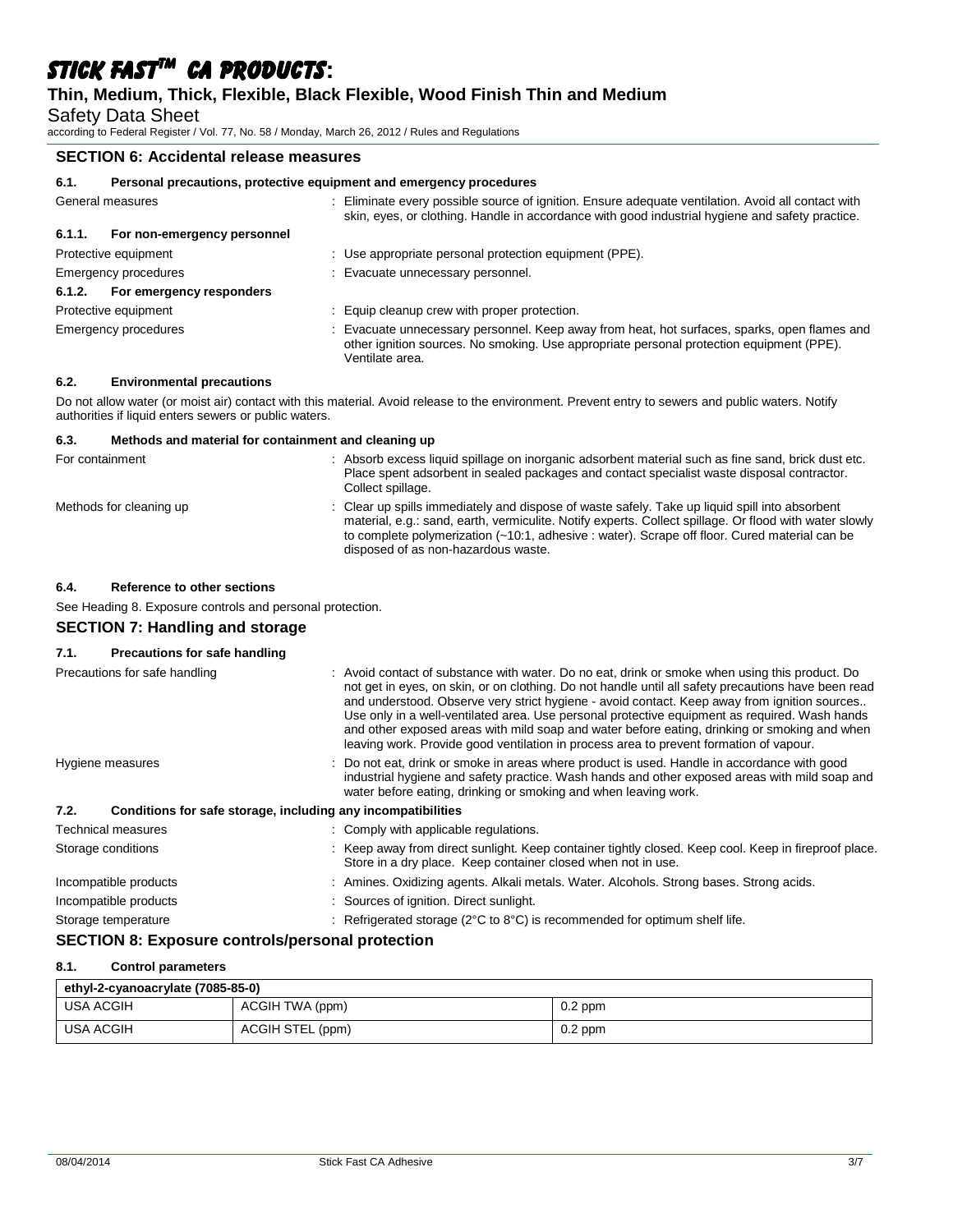### **Thin, Medium, Thick, Flexible, Black Flexible, Wood Finish Thin and Medium**

Safety Data Sheet

according to Federal Register / Vol. 77, No. 58 / Monday, March 26, 2012 / Rules and Regulations

#### **8.2. Exposure controls**

| : Ensure all national/local regulations are observed. Avoid all unnecessary exposure.                                                                                    |
|--------------------------------------------------------------------------------------------------------------------------------------------------------------------------|
| : Protective clothing. Protective goggles. Gloves. Full protective flameproof clothing. Respiratory<br>protection of the dependent type. Avoid all unnecessary exposure. |
|                                                                                                                                                                          |



| Materials for protective clothing | : Keep suitable chemically resistant protective clothing readily available for emergency use.                                      |
|-----------------------------------|------------------------------------------------------------------------------------------------------------------------------------|
| Hand protection                   | : Wear chemically resistant protective gloves.                                                                                     |
| Eye protection                    | : Chemical goggles or safety glasses.                                                                                              |
| Skin and body protection          | : Wear suitable protective clothing.                                                                                               |
| Respiratory protection            | : Where exposure through inhalation may occur from use, respiratory protection equipment is<br>recommended. Wear appropriate mask. |
| Other information                 | : Do not eat, drink or smoke during use.                                                                                           |

# **SECTION 9: Physical and chemical properties**

#### **9.1. Information on basic physical and chemical properties**

| Physical state            | : Liquid                                               |
|---------------------------|--------------------------------------------------------|
| Appearance                | : Colorless liquid.                                    |
| Colour                    | : Colourless.                                          |
| Odour                     | : Irritating. sharp.                                   |
| Boiling point             | :>212 °F                                               |
| Flash point               | $:$ > 176 °F                                           |
| Self ignition temperature | : $>$ 450 °C                                           |
| Vapour pressure           | : $< 0.2$ mmHg @75°F                                   |
| Specific gravity          | : 1.08                                                 |
| Solubility                | : Reacts with water. Soluble in Acetone.               |
| Evaporation rate          | : Negligible                                           |
| Percent volatile          | : 85 - 95 % weight [Test Method: Estimated]            |
| VOC                       | : <=105 q/l [Test Method: tested per EPA<br>method 24] |

# **SECTION 10: Stability and reactivity**

#### **10.1. Reactivity**

No dangerous reactions known under normal conditions of use.

#### **10.2. Chemical stability**

Stable under normal conditions. Polymerises rapidly with water.

#### **10.3. Possibility of hazardous reactions**

Hazardous reactions will not occur under normal conditions. Polymerization may occur on exposure to conditions or materials listed below. Polymerization can be rapid.

#### **10.4. Conditions to avoid**

Direct sunlight. Heat, high temperature. Moisture, humidity.

### **10.5. Incompatible materials**

Amines. Water. Alkalis. Oxidizing agent. Alcohols.

### **10.6. Hazardous decomposition products**

Toxic fume. Carbon monoxide. Carbon dioxide. Nitrogen oxides.

### **SECTION 11: Toxicological information**

### **11.1. Information on toxicological effects**

ethyl-2-cyanoacrylate (7085-85-0)

| LD50 oral rat |  |
|---------------|--|
|---------------|--|

> 5000 mg/kg bodyweight (Rat; Experimental value,Rat; Experimental value)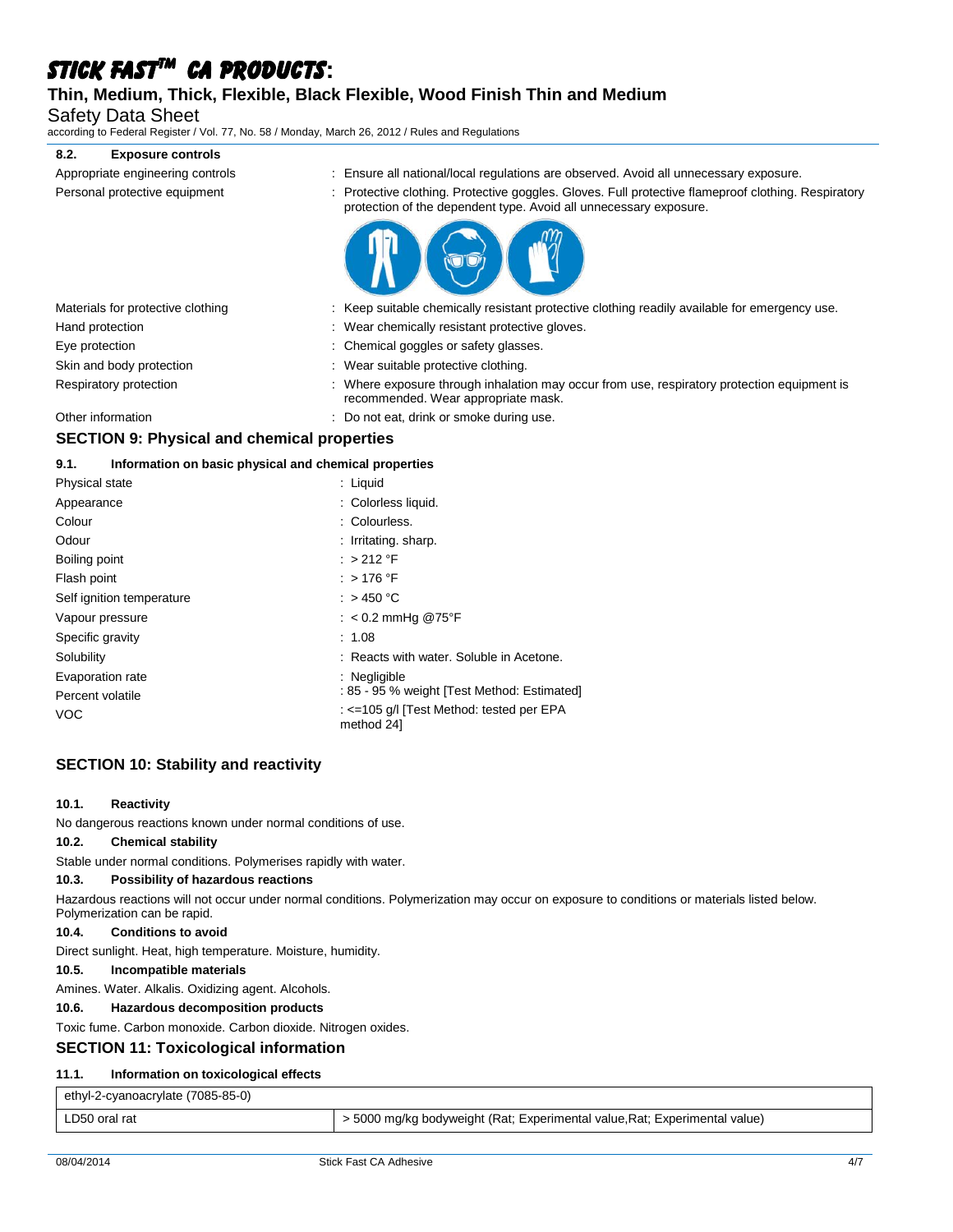# **Thin, Medium, Thick, Flexible, Black Flexible, Wood Finish Thin and Medium**

Safety Data Sheet

according to Federal Register / Vol. 77, No. 58 / Monday, March 26, 2012 / Rules and Regulations

| ethyl-2-cyanoacrylate (7085-85-0)                                          |                                                                                                                                                                                                                                                                                                                                                                                                                                                                                                                                                                                                                                                                                                                                                                                                                         |
|----------------------------------------------------------------------------|-------------------------------------------------------------------------------------------------------------------------------------------------------------------------------------------------------------------------------------------------------------------------------------------------------------------------------------------------------------------------------------------------------------------------------------------------------------------------------------------------------------------------------------------------------------------------------------------------------------------------------------------------------------------------------------------------------------------------------------------------------------------------------------------------------------------------|
| LD50 dermal rabbit                                                         | > 2000 mg/kg bodyweight (Rabbit; Experimental value, Rabbit; Experimental value)                                                                                                                                                                                                                                                                                                                                                                                                                                                                                                                                                                                                                                                                                                                                        |
| <b>SECTION 12: Ecological information</b>                                  |                                                                                                                                                                                                                                                                                                                                                                                                                                                                                                                                                                                                                                                                                                                                                                                                                         |
| 12.1.<br><b>Toxicity</b>                                                   |                                                                                                                                                                                                                                                                                                                                                                                                                                                                                                                                                                                                                                                                                                                                                                                                                         |
| Ecology - general                                                          | : Negligible ecotoxicity.                                                                                                                                                                                                                                                                                                                                                                                                                                                                                                                                                                                                                                                                                                                                                                                               |
| 12.2.<br>Persistence and degradability                                     |                                                                                                                                                                                                                                                                                                                                                                                                                                                                                                                                                                                                                                                                                                                                                                                                                         |
| <b>Stick Fast CA Products</b>                                              |                                                                                                                                                                                                                                                                                                                                                                                                                                                                                                                                                                                                                                                                                                                                                                                                                         |
| Persistence and degradability                                              | No data available.                                                                                                                                                                                                                                                                                                                                                                                                                                                                                                                                                                                                                                                                                                                                                                                                      |
| ethyl-2-cyanoacrylate (7085-85-0)                                          |                                                                                                                                                                                                                                                                                                                                                                                                                                                                                                                                                                                                                                                                                                                                                                                                                         |
| Persistence and degradability                                              | No data available.                                                                                                                                                                                                                                                                                                                                                                                                                                                                                                                                                                                                                                                                                                                                                                                                      |
| 12.3.<br><b>Bioaccumulative potential</b>                                  |                                                                                                                                                                                                                                                                                                                                                                                                                                                                                                                                                                                                                                                                                                                                                                                                                         |
| <b>Stick Fast CA Products</b>                                              |                                                                                                                                                                                                                                                                                                                                                                                                                                                                                                                                                                                                                                                                                                                                                                                                                         |
| Bioaccumulative potential                                                  | No bioaccumulative potential                                                                                                                                                                                                                                                                                                                                                                                                                                                                                                                                                                                                                                                                                                                                                                                            |
| ethyl-2-cyanoacrylate (7085-85-0)                                          |                                                                                                                                                                                                                                                                                                                                                                                                                                                                                                                                                                                                                                                                                                                                                                                                                         |
| Bioaccumulative potential                                                  | No bioaccumulative potential                                                                                                                                                                                                                                                                                                                                                                                                                                                                                                                                                                                                                                                                                                                                                                                            |
| 12.4.<br><b>Mobility in soil</b>                                           |                                                                                                                                                                                                                                                                                                                                                                                                                                                                                                                                                                                                                                                                                                                                                                                                                         |
| Considered very low due to rapid polymerization with water.                |                                                                                                                                                                                                                                                                                                                                                                                                                                                                                                                                                                                                                                                                                                                                                                                                                         |
| 12.5.<br>Other adverse effects                                             |                                                                                                                                                                                                                                                                                                                                                                                                                                                                                                                                                                                                                                                                                                                                                                                                                         |
| Other information                                                          | : Avoid release to the environment.                                                                                                                                                                                                                                                                                                                                                                                                                                                                                                                                                                                                                                                                                                                                                                                     |
| <b>SECTION 13: Disposal considerations</b>                                 |                                                                                                                                                                                                                                                                                                                                                                                                                                                                                                                                                                                                                                                                                                                                                                                                                         |
| 13.1.<br>Waste treatment methods                                           |                                                                                                                                                                                                                                                                                                                                                                                                                                                                                                                                                                                                                                                                                                                                                                                                                         |
| Waste treatment methods                                                    | Remove waste in accordance with local and/or national regulations.                                                                                                                                                                                                                                                                                                                                                                                                                                                                                                                                                                                                                                                                                                                                                      |
| Sewage disposal recommendations                                            | Do not discharge into drains or the environment.                                                                                                                                                                                                                                                                                                                                                                                                                                                                                                                                                                                                                                                                                                                                                                        |
| Waste disposal recommendations                                             | Transfer to a suitable container and arrange for collection by specialized disposal company. Or<br>polymerize adhesive slowly with water (~10:1, adhesive : water). Hardened product can be<br>disposed of as non-hazardous waste by licensed contractors. Dispose in a safe manner in<br>accordance with local/national regulations.                                                                                                                                                                                                                                                                                                                                                                                                                                                                                   |
| Ecology - waste materials                                                  | Avoid release to the environment.                                                                                                                                                                                                                                                                                                                                                                                                                                                                                                                                                                                                                                                                                                                                                                                       |
| <b>SECTION 14: Transport information</b>                                   |                                                                                                                                                                                                                                                                                                                                                                                                                                                                                                                                                                                                                                                                                                                                                                                                                         |
| In accordance with DOT                                                     |                                                                                                                                                                                                                                                                                                                                                                                                                                                                                                                                                                                                                                                                                                                                                                                                                         |
| Transport document description                                             | : NA1993 Combustible liquid, n.o.s., 9, III                                                                                                                                                                                                                                                                                                                                                                                                                                                                                                                                                                                                                                                                                                                                                                             |
| UN-No.(DOT)                                                                | <b>UN3334</b>                                                                                                                                                                                                                                                                                                                                                                                                                                                                                                                                                                                                                                                                                                                                                                                                           |
| DOT NA no.                                                                 | $:$ NA1993                                                                                                                                                                                                                                                                                                                                                                                                                                                                                                                                                                                                                                                                                                                                                                                                              |
| DOT Proper Shipping Name                                                   | : Combustible liquid, n.o.s.                                                                                                                                                                                                                                                                                                                                                                                                                                                                                                                                                                                                                                                                                                                                                                                            |
| Department of Transportation (DOT) Hazard<br>Classes                       | : 9 - Class 9 - Miscellaneous hazardous material 49 CFR 173.140                                                                                                                                                                                                                                                                                                                                                                                                                                                                                                                                                                                                                                                                                                                                                         |
| DOT Symbols                                                                | : D - Proper shipping name for domestic use only, or to and from Canada, G - Identifies PSN<br>requiring a technical name                                                                                                                                                                                                                                                                                                                                                                                                                                                                                                                                                                                                                                                                                               |
| Packing group (DOT)                                                        | : III - Minor Danger                                                                                                                                                                                                                                                                                                                                                                                                                                                                                                                                                                                                                                                                                                                                                                                                    |
| DOT Special Provisions (49 CFR 172.102)                                    | : IB3 - Authorized IBCs: Metal (31A, 31B and 31N); Rigid plastics (31H1 and 31H2); Composite<br>(31HZ1 and 31HA2, 31HB2, 31HN2, 31HD2 and 31HH2). Additional Requirement: Only liquids<br>with a vapor pressure less than or equal to 110 kPa at 50 C (1.1 bar at 122 F), or 130 kPa at 55<br>C (1.3 bar at 131 F) are authorized, except for UN2672 (also see Special Provision IP8 in Table<br>2 for UN2672).<br>T1 - 1.5 178.274(d)(2) Normal 178.275(d)(2)<br>T4 - 2.65 178.274(d)(2) Normal 178.275(d)(3)<br>TP1 - The maximum degree of filling must not exceed the degree of filling determined by the<br>following: Degree of filling = $97 / (1 + a (tr - tf))$ Where: tr is the maximum mean bulk temperature<br>during transport, and tf is the temperature in degrees celsius of the liquid during filling. |
| DOT Packaging Exceptions (49 CFR 173.xxx)                                  | : 150                                                                                                                                                                                                                                                                                                                                                                                                                                                                                                                                                                                                                                                                                                                                                                                                                   |
| DOT Packaging Non Bulk (49 CFR 173.xxx)                                    | 203                                                                                                                                                                                                                                                                                                                                                                                                                                                                                                                                                                                                                                                                                                                                                                                                                     |
| DOT Packaging Bulk (49 CFR 173.xxx)                                        | : 241                                                                                                                                                                                                                                                                                                                                                                                                                                                                                                                                                                                                                                                                                                                                                                                                                   |
| DOT Quantity Limitations Passenger aircraft/rail : 60 L<br>(49 CFR 173.27) |                                                                                                                                                                                                                                                                                                                                                                                                                                                                                                                                                                                                                                                                                                                                                                                                                         |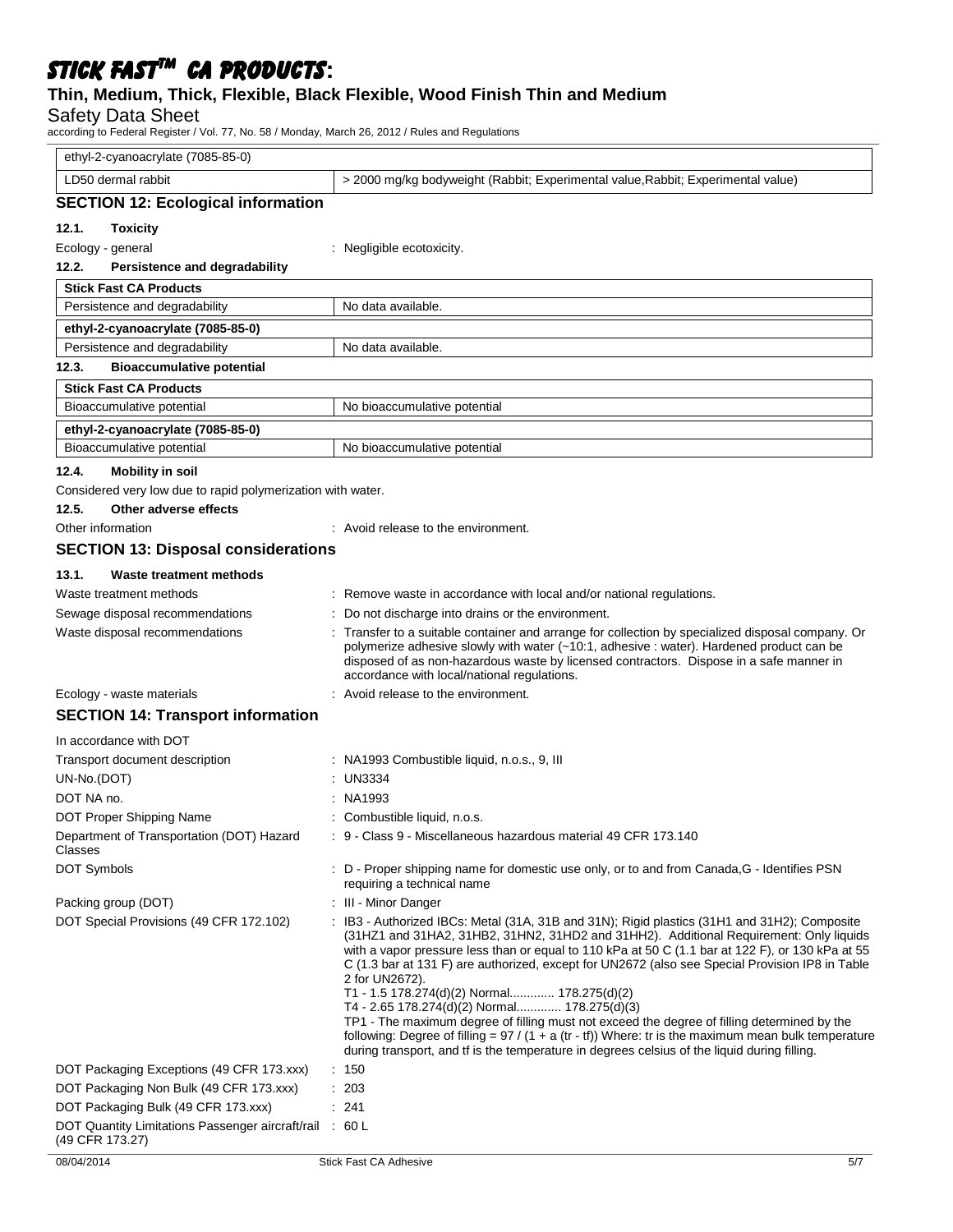# **Thin, Medium, Thick, Flexible, Black Flexible, Wood Finish Thin and Medium**

#### Safety Data Sheet

according to Federal Register / Vol. 77, No. 58 / Monday, March 26, 2012 / Rules and Regulations

| DOT Quantity Limitations Cargo aircraft only (49 : 220 L<br>CFR 175.75) |                                                                                                            |
|-------------------------------------------------------------------------|------------------------------------------------------------------------------------------------------------|
| DOT Vessel Stowage Location                                             | : A - The material may be stowed "on deck" or "under deck" on a cargo vessel and on a<br>passenger vessel. |
| Marine pollutant                                                        | : No                                                                                                       |
| <b>Additional information</b>                                           |                                                                                                            |
| Environmentally hazardous                                               | : No                                                                                                       |
| <b>ADR</b>                                                              |                                                                                                            |
| Transport document description                                          | : UN UN3334 aviation regulated liquid, n.o.s., 9                                                           |
| Class (ADR)                                                             | : 9 - Miscellaneous dangerous substances and articles                                                      |
| Transport by sea                                                        |                                                                                                            |
| Proper Shipping Name (IMDG)                                             | $:$ Not regulated                                                                                          |
| Air transport                                                           |                                                                                                            |
| UN-No.(IATA)                                                            | $:$ UN3334                                                                                                 |
| Proper Shipping Name (IATA)                                             | : aviation regulated liquid, n.o.s.                                                                        |
| Class (IATA)                                                            | : 9 - Miscellaneous Dangerous Goods                                                                        |
| Packing group (IATA)                                                    | : III - Minor Danger                                                                                       |

### **SECTION 15: Regulatory information**

#### **15.1. US Federal regulations**

| <b>Stick Fast CA Products</b>                                                 |                                                                    |  |  |  |
|-------------------------------------------------------------------------------|--------------------------------------------------------------------|--|--|--|
| Not listed on the United States TSCA (Toxic Substances Control Act) inventory |                                                                    |  |  |  |
| SARA Section 311/312 Hazard Classes                                           | Immediate (acute) health hazard<br>Delayed (chronic) health hazard |  |  |  |
| ethyl-2-cyanoacrylate (7085-85-0)                                             |                                                                    |  |  |  |
| Listed on the United States TSCA (Toxic Substances Control Act) inventory     |                                                                    |  |  |  |

#### **15.2. International regulations**

#### **CANADA**

| <b>Stick Fast CA Products</b>  |                        |  |
|--------------------------------|------------------------|--|
| <b>WHMIS</b><br>Classification | Hazard Class B.3, D.2B |  |

#### **EU-Regulations**

EUH202: Cyanoacrylate. Danger. Bonds skin and eyes in seconds. Keep out of the reach of children **Classification according to Regulation (EC) No. 1272/2008 [CLP]**

Skin Irrit. 2 H315 Eye Irrit. 2A H319

STOT SE 3 H335

#### **Classification according to Directive 67/548/EEC or 1999/45/EC**

Not classified

#### **15.2.2. National regulations**

No additional information available

#### **15.3. US State regulations**

**Proposition 65 No Significant Risk Levels (NSRLs):** This product contains no ingredient under Proposition 65 that is classified as a significant risk.

| ethyl-2-cyanoacrylate (7085-85-0)                    |  |
|------------------------------------------------------|--|
| $\cdots$<br>. Diakt te Kaeus Hemedeue Ouketeare Hist |  |

# U.S. - New Jersey - Right to Know Hazardous Substance List

**SECTION 16: Other information**

Data sources **State State State State State State State State State State State State State State State State State State State State State State State State State State State State State State State State State State Stat** COUNCIL of 16 December 2008 on classification, labelling and packaging of substances and mixturejs, amending and repealing Directives 67/548/EEC and 1999/45/EC, and amending Regulation (EC) No 1907/2006.

#### Full text of H-phrases:

| Eve Irrit, 2A | Serious eye damage/eye irritation, Category 2A                                                |
|---------------|-----------------------------------------------------------------------------------------------|
| Flam. Lig. 4  | Flammable liquids, Category 4                                                                 |
| Skin Irrit, 2 | Skin corrosion/irritation, Category 2                                                         |
| STOT SE 3     | Specific target organ toxicity — Single exposure, Category 3,<br>Respiratory tract irritation |